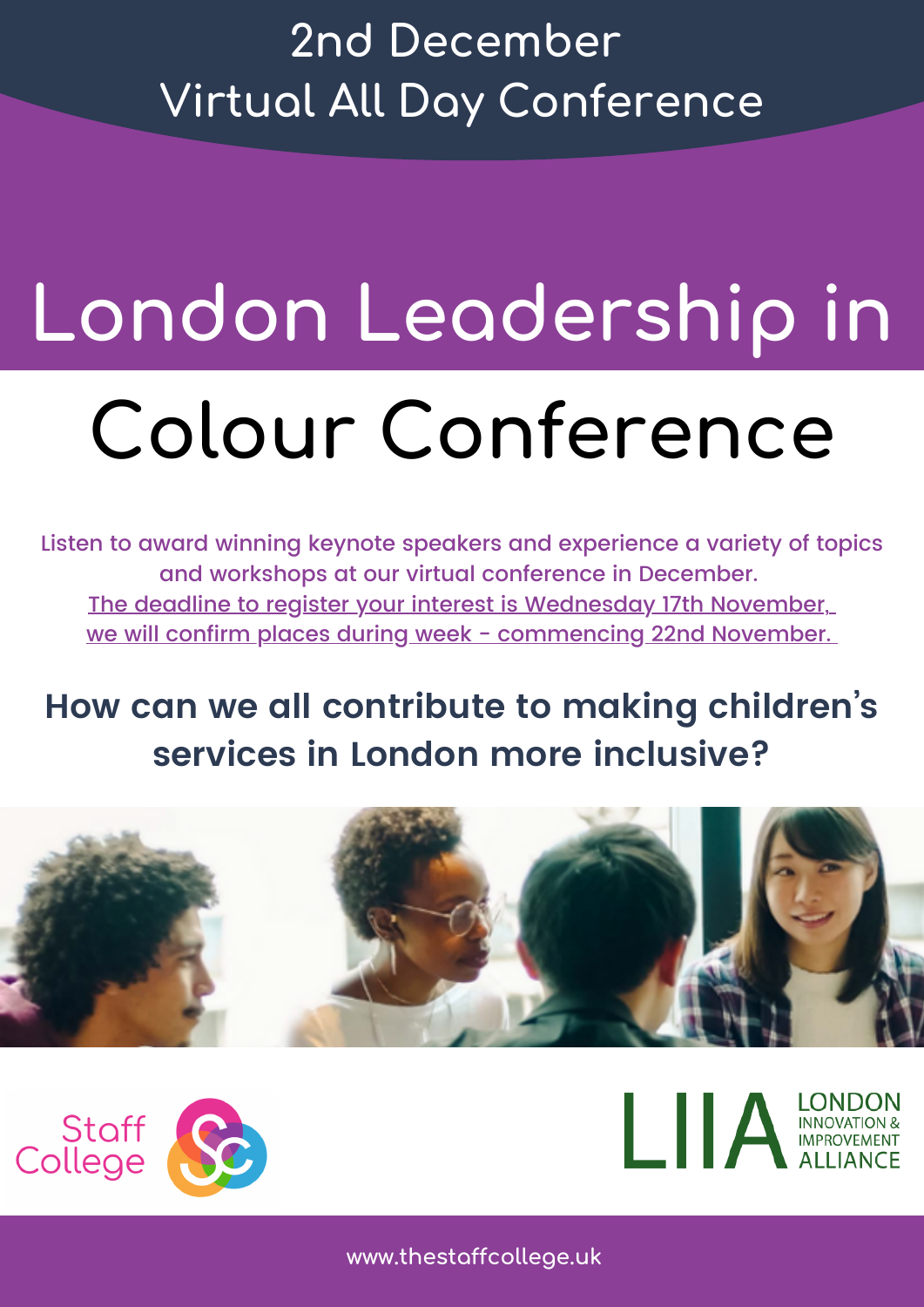## **London Leadership in**

# **Colour Conference**

**2nd December Virtual All Day Conference**

#### Meet our Keynote Speakers



#### **Merlin Joseph**

**Merlin started as Director of Children's Service in Lambeth in March 18, having recently completed her posting as Interim Director of Children's Services at Oldham Borough Council where she led on the integration of Children's Services, Education, Skills and Early Years. She has held senior and strategic director roles leading for children and young people at Kirklees MBC, Dudley MBC and London Borough of Hillingdon.**

#### **Rosemary Campbell-Stephens MBE**

**Rosemary is a veteran educator who received her professional training in England, but her breadth of experience is international. Her ground-breaking leadership work as part of the London Challenge 2003-2011 was in developing a leadership preparation programme focussed on increasing the numbers of Black and Asian educators in London Schools. Her book entitled Educational Leadership and the Global Majority: Decolonising Narratives will be published in November 2021. In 2016 Rosemary was awarded an MBE for thirty-five years' service to education in the United Kingdom.**





Are you ready to sign up? Read on for more information.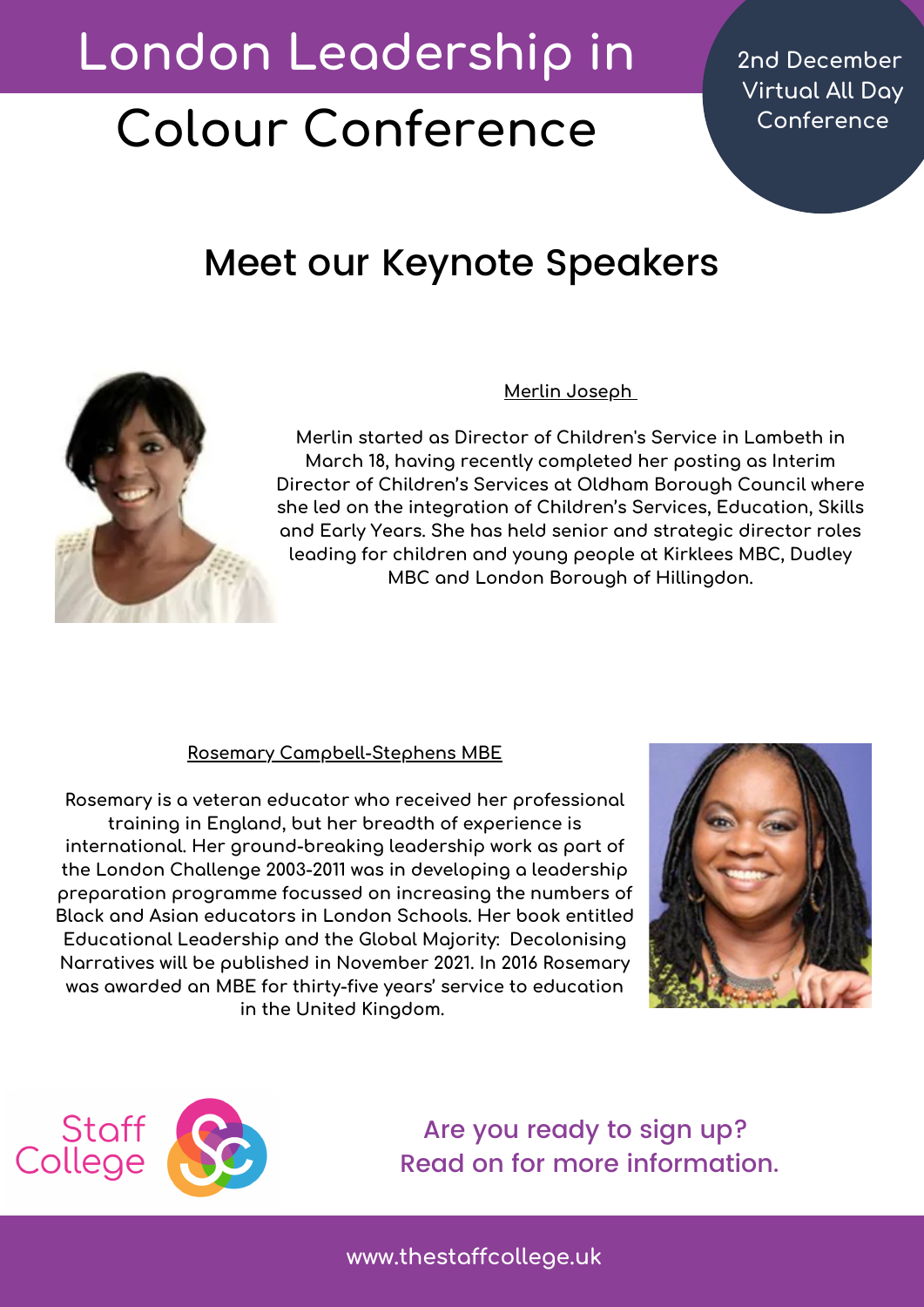## **London Leadership in**

# **Colour Conference**

**2nd December Virtual All Day Conference**

#### Meet our Keynote Speakers



#### **Kim Smith**

**Kim has worked in local government for over 30 years and was appointed Chief Executive of Hammersmith & Fulham Council in 2017. She's previously worked as the Director of Delivery & Value and held senior positions in Economic Development, Adult Learning, Regeneration and Community Liaison at H&F Council. Before joining H&F, Kim ran her own management development business and worked as a community and youth work consultant. Kim is passionate about people and communities and is motivated by a keenness to promote shared economic prosperity and opportunity for all.**

#### **Nish Manek**

**Nish is a GP registrar and leadership fellow in Cambridge. In 2017 she was a Clinical Fellow to the National Medical Director of the NHS, Sir Bruce Keogh. During this year she established a national leadership programme for new GPs entitled 'Next Generation GP', which has now trained over 2300 emerging GP leaders across the UK. In June 2018 she was awarded a 'British Empire Medal' for services to GP leadership development in the Queen's Birthday Honours. She has an interest in homeless health, and has written for numerous publications including BC Science Focus, the British Medical Journal, and The Guardian.**





Are you ready to sign up? Read on for more information.